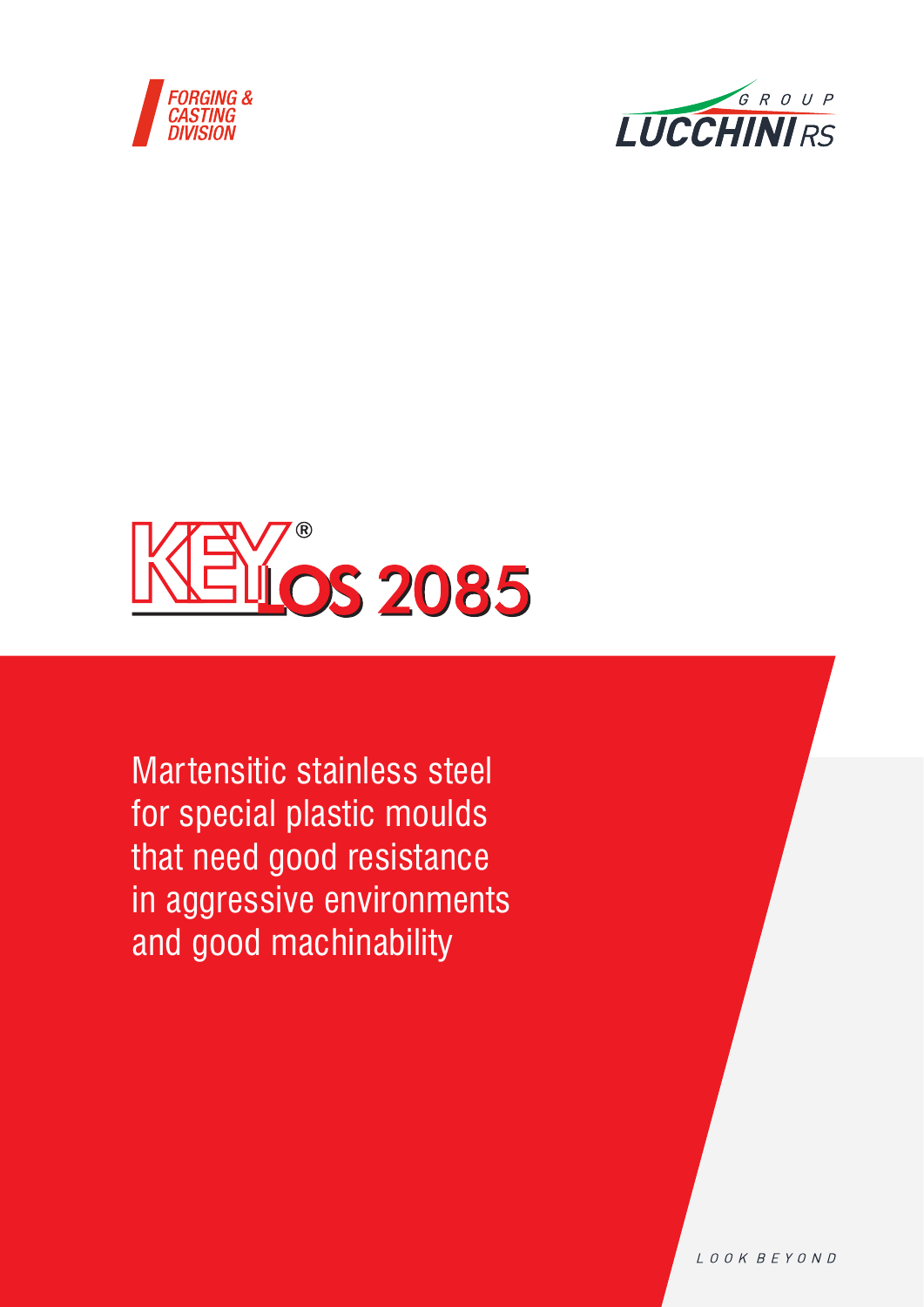





# General characteristics

KeyLos® 2085 is an advanced martensitic stainless steel, Chromium based, for plastic moulds that need resistance to wear and corrosion, combined with a good machinability in annealed conditions.

KeyLos® 2085 is one of the options when the following characteristics are simultaneously required:

- good hardness and wear resistance after heat treatment;
- soft corrosion resistance;
- homogeneous mechanical properties throughout the mould;
- high machinability in annealed condition.

KeyLos® 2085 is obtained through a special 'super clean' manufacturing process.

This technology offers the following advantages:

- increase of material homogeneity;
- high machinability, due to the addition of a suited range of Sulphur;
- low segregation level.

Resistance to corrosion allows the surface characteristics of the mould to be maintained over time.

This means that the die can be stocked with no need for special precautions to be taken and with the certainty of being able to use the mould whenever needed.

The expensive and complicated operations of cleaning and setting up the die are not needed before usage.

KeyLos® 2085 is normally supplied in the annealed condition with surface hardness lower than 250 HB, in order to guarantee excellent machinability.

Upon request, KeyLos® 2085 can be supplied in the prehardened condition with hardness 300-340 HB.

KeyLos® 2085 offers the following advantages:

- good machinability in annealed conditions;
- good hardening stability and low distortion;
- good wear resistance;
- soft corrosion resistance.

Constant development in processing technologies require the use of KeyLos® 2085, thanks to its high fatigue, wear and corrosion resistance, combined with its good machinability in annealed condition.

The increasing in the use of synthetic and abrasive materials has led manufacturers to use KeyLos® 2085 when abrasion, corrosion and compression resistance are required.

This grade is suitable for the production of moulds up to 500 mm in thickness subject to corrosive and abrasive actions due to aggressive polymers (PVC, recycled polymers, etc.) or to unfavorable atmospheric conditions (high humidity / salinity).

KeyLos® 2085 is 100% ultrasonically inspected, according to the most demanding of NDT standards.

KeyLos® 2085 is also designed with the aim to guarantee the minimum use of virgin materials, moving toward the use of scrap categories difficult to be recycled, that can became food for the steel making production of KeyLos® 2085 grade.

LOOK BEYOND

The content of this brochure is intended for information only and cannot be considered as binding in connection with the supply of material. All information, except for the cases of law, are strictly confidential and can only be disclosed with permission of Lucchini RS S.p.A.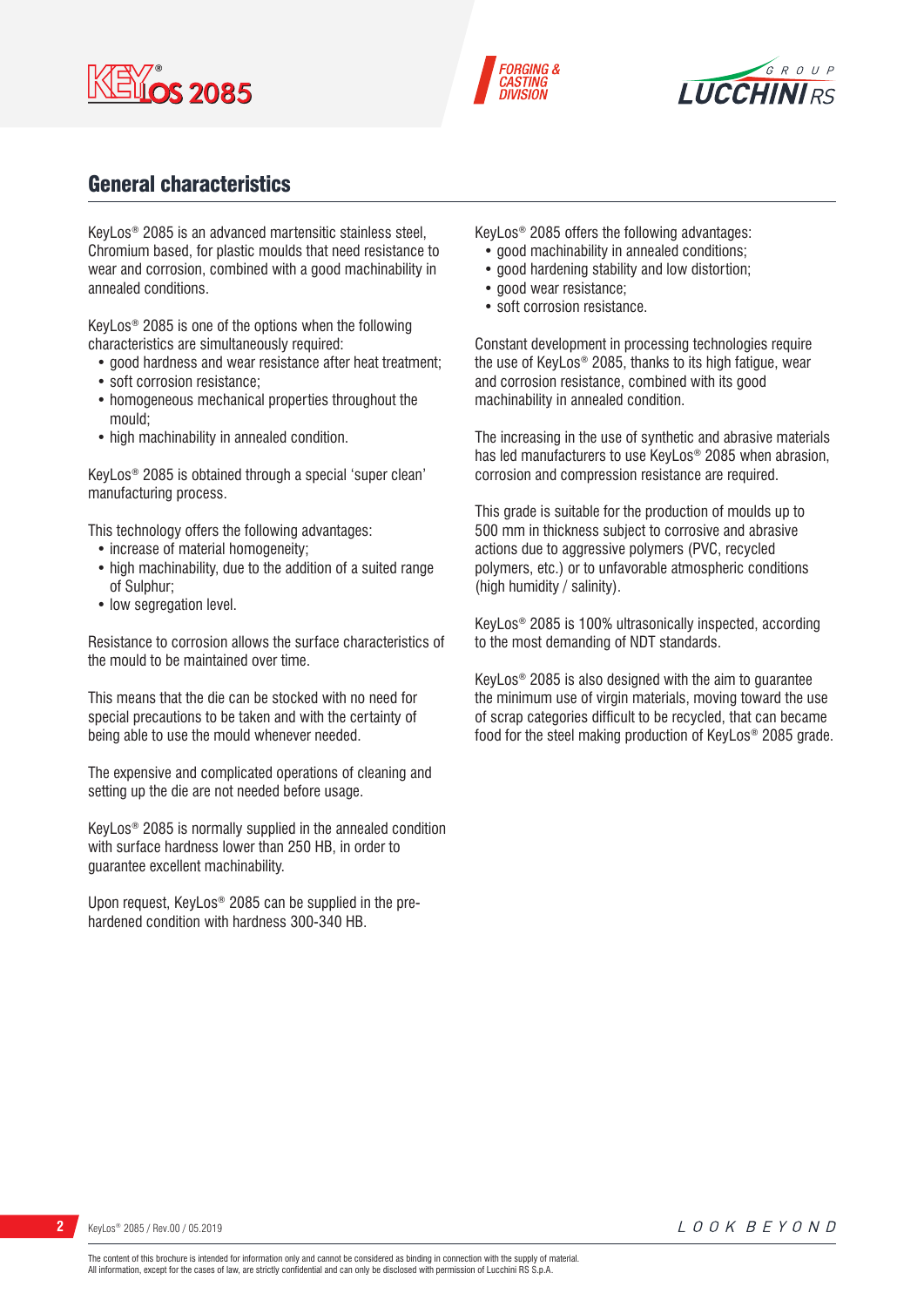





# Chemical analysis

|                                | Range | $C[\%]$ | Si [%] | $S[\%]$ | Cr [%] | Mn $[%]$ |
|--------------------------------|-------|---------|--------|---------|--------|----------|
| $M$ $\mathbb{N}$ $\infty$ 2085 | min   | 0,30    |        | 0,05    | 15,00  | 0,30     |
| Alloying [% in weight]         | max   | 0,40    | ,00    | 0,10    | 16,50  | 0,60     |

Table for comparison of international classification

| W. Nr.                 | 1.2085             |
|------------------------|--------------------|
| <b>DIN EN ISO 4957</b> | $\approx$ X35CrS16 |
| <b>AFNOR</b>           | $\approx$ Z35C16   |
| <b>AISI</b>            | $\approx$ 420      |

Lucchini RS's tool steels have been researched and formulated in order to optimize the material performances.

The brand name identifies the Lucchini RS product and the number evokes the Werkstoff classification or other means of reflecting the characteristics of use.

# Typical applications

KeyLos® 2085 is suitable for the following applications:

- moulds for corrosive plastic materials (PVC, recycled polymers, etc.);
- moulds for the automotive industry and optical parts (head lamp components);
- moulds for medical instruments;
- moulds for food industry products;
- moulds for the cosmetics industry;
- moulds for rubber pressing;
- dies and gauges for PVC extrusion;
- mechanical parts for extrusion presses (ex. extrusion heads).

## Physical and mechanical properties

### *Main physical properties*

| <b>KEYOS 2085</b>                                            | $20^{\circ}$ C | $250^{\circ}$ C | $500^{\circ}$ C |
|--------------------------------------------------------------|----------------|-----------------|-----------------|
| Modulus of elasticity [GPa]<br>(1GPa=1000 MPa)               | 210            | 198             | 177             |
| Coefficient of thermal<br>expansion<br>[10 <sup>-6</sup> /K] |                | 11,5            | 12,1            |
| Thermal conductivity<br>[W/mK]                               | 16,5           | 19.8            | 24,1            |

### *Main mechanical properties*

| <u><b>Elíos 2085</b></u>          | $20^{\circ}$ C | $200^{\circ}$ C |
|-----------------------------------|----------------|-----------------|
| Tensile strength<br>(UTS) [MPa]   | 1.350          | 1.100           |
| <b>Yield stress</b><br>(YS) [MPa] | 1.200          | 980             |

These values are average values obtained on a sample which has been hardened at 980°C, quenched and tempered at 550 °C to achieve hardness of 42 HRc.

**3** KeyLos® 2085 / Rev.00 / 05.2019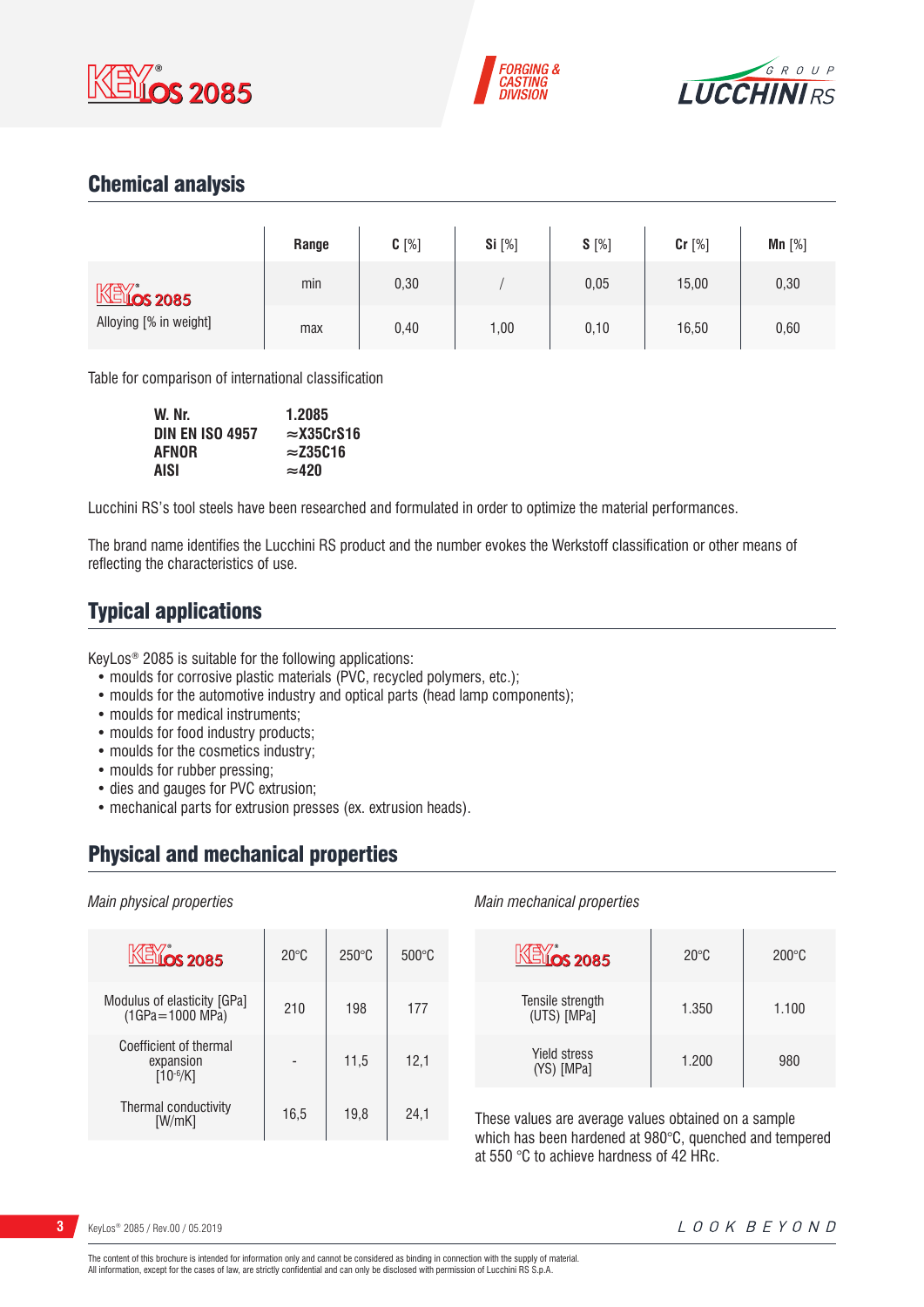





## Heat treatments

KeyLos® 2085 is supplied in the annealed condition with hardness lower than 220 HB, or in the pre-hardened condition.

We suggest applying the following parameters if a different hardness is required or if heat treatment is needed.

This information is only indicative and must be adapted, depending on the different heat treatment requirements, facilities employed and on the thickness of the bar.

### *Soft annealing*

| Suggested temperature | 750 °C                                                                             |
|-----------------------|------------------------------------------------------------------------------------|
| Soaking time          | 60 min every 25 mm thickness                                                       |
| Cooling               | Slow in the furnace at max 20 $\degree$ C/h<br>to 600 °C, then at room temperature |

Soft annealing is useful to improve machinability. The obtained hardness is lower than 220 HB.

### *Stress Relieving*

| Suggested temperature | 150 - 430 °C                                             |
|-----------------------|----------------------------------------------------------|
| Soaking time          | 60 min every 25 mm thickness                             |
| Cooling               | Slow in the furnace at max 20 °C/h<br>to 200 $\degree$ C |

The stress relieving temperature will be 50° C lower than the tempering temperature previously applied, but the range 450 – 550°C is not recommended, because of their possible embrittling effects.

Stress relieving is recommended where it is necessary to eliminate residual stresses induced by mechanical working or by a preceding heat treatment.

| Hardening                            |                                      |
|--------------------------------------|--------------------------------------|
| Pre heating                          | 700 °C                               |
| Heating                              | 50 $\degree$ C/h max                 |
| Soaking time                         | 60 min every 25 mm thickness         |
|                                      |                                      |
| Austenising suggested<br>temperature | $980^{\circ}$ C - 1.040 $^{\circ}$ C |
| Heating                              | 50 $\degree$ C/h max                 |
| Soaking time                         | 60 min every 25 mm thickness         |
| Cooling                              | Polymer, water, air, gas             |

We suggest to carry out hardening on material supplied in the annealed condition and tempering immediately afterwards.

We suggest to avoid the highest temperature of austenitization, because higher is the temperature of austenitization and higher becomes the retained austenite content, not total transformed in martensite during cooling.

In any case, a sub-zero cooling treatment (cryogenic cooling technology) is recommended, in order to reach Mf temperature, that represents the final temperature transformation.

**4** KeyLos® 2085 / Rev.00 / 05.2019

LOOK BEYOND

The content of this brochure is intended for information only and cannot be considered as binding in connection with the supply of material. All information, except for the cases of law, are strictly confidential and can only be disclosed with permission of Lucchini RS S.p.A.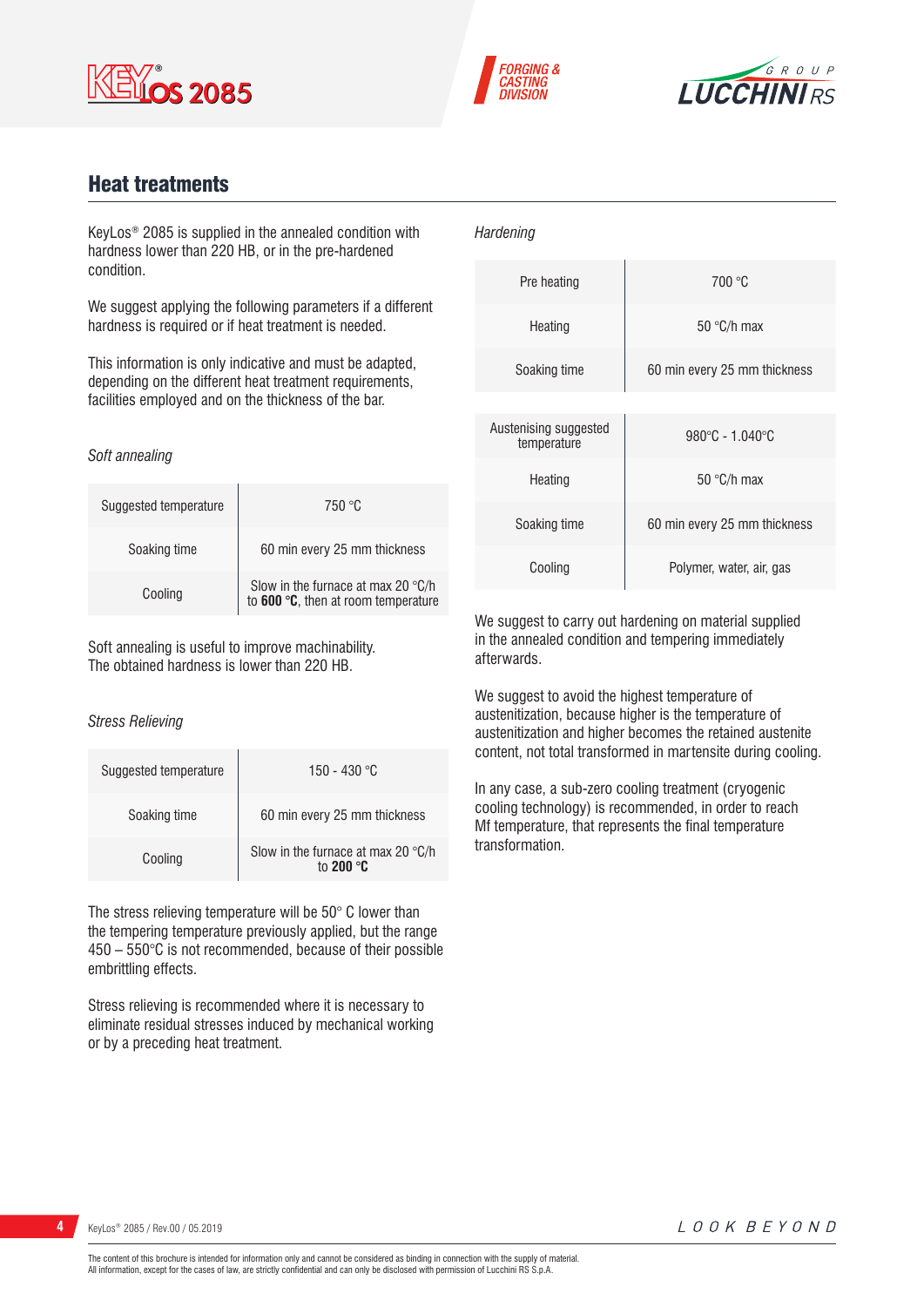





### *Tempering*



Tempering repeated two times are recommended, in order to reduce the amount of retained austenite.



The suggested temperature of tempering should be outside the not recommended tempering range of 450 – 550°C (blu range), because of their possible embrittling effects.



Tempering curve of KeyLos® 2085 samples austenitised at different temperatures between 980°C and 1.040 °C.

The two optimum tempering temperatures are:

- 350°C: highest strength, high toughness;
- 600°C: moderate strength, high toughness.

If the not recommended tempering range cannot be avoided, in order to reach very high values of Hardness (around 50 HRC) on large section moulds, please consult Lucchini RS specialists.

A slightly secondary hardening effect is observed in the vicinity of 500°C after tempering, which can be attributed to the precipitation of Cr23C6 carbides heterogeneously distributed in the martensite matrix and that can lead to the loss of corrosion resistance of the steel.

**5** KeyLos® 2085 / Rev.00 / 05.2019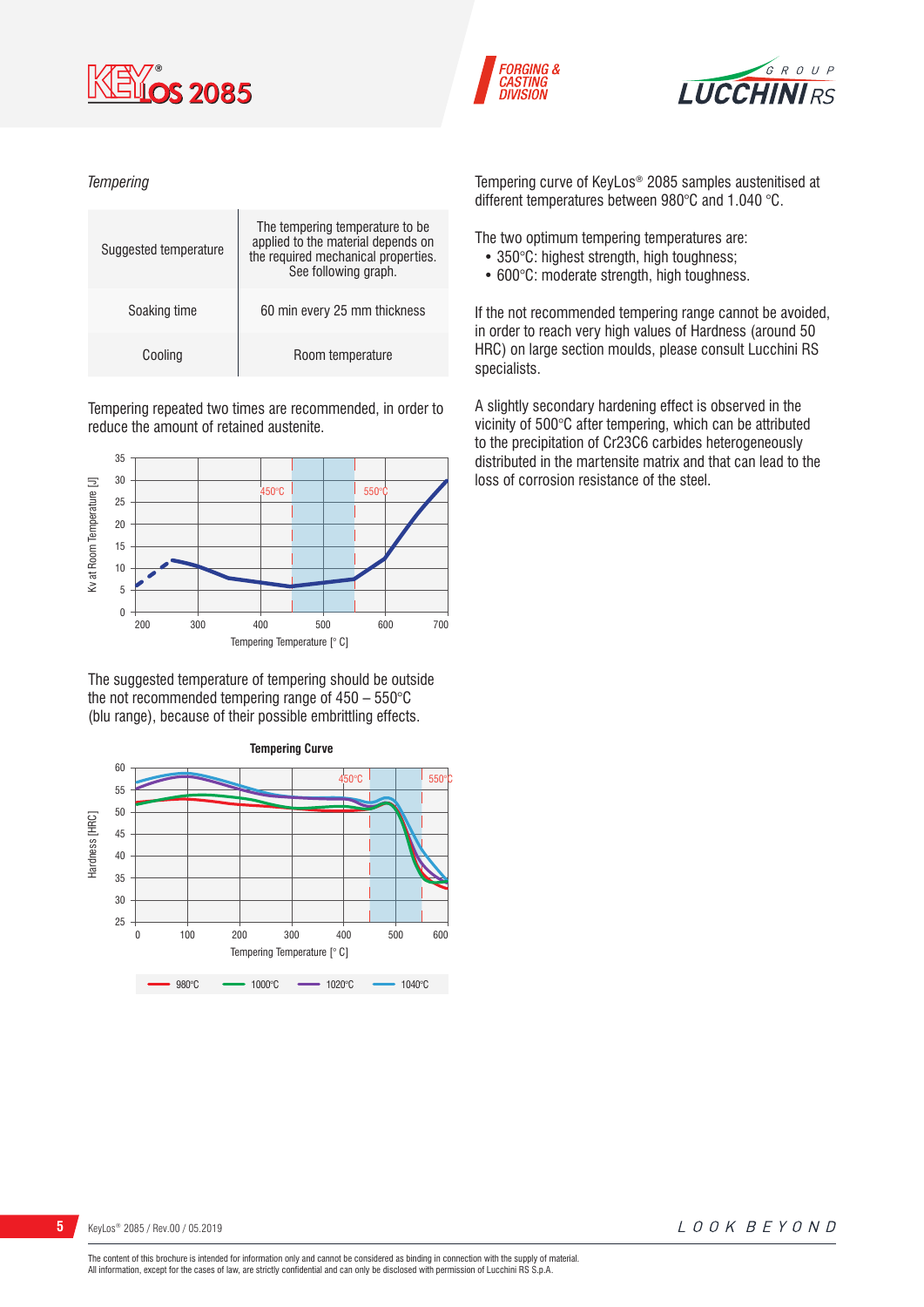





# CCT Curve



# Microstructure of KEYLOS® 2085

ESKYLOS 2085 in annealed condition: Globular Pearlite with dispersed Carbides



ESKYLOS 2085 in hardening condition: Tempered Martensite with dispersed Carbides



LOOK BEYOND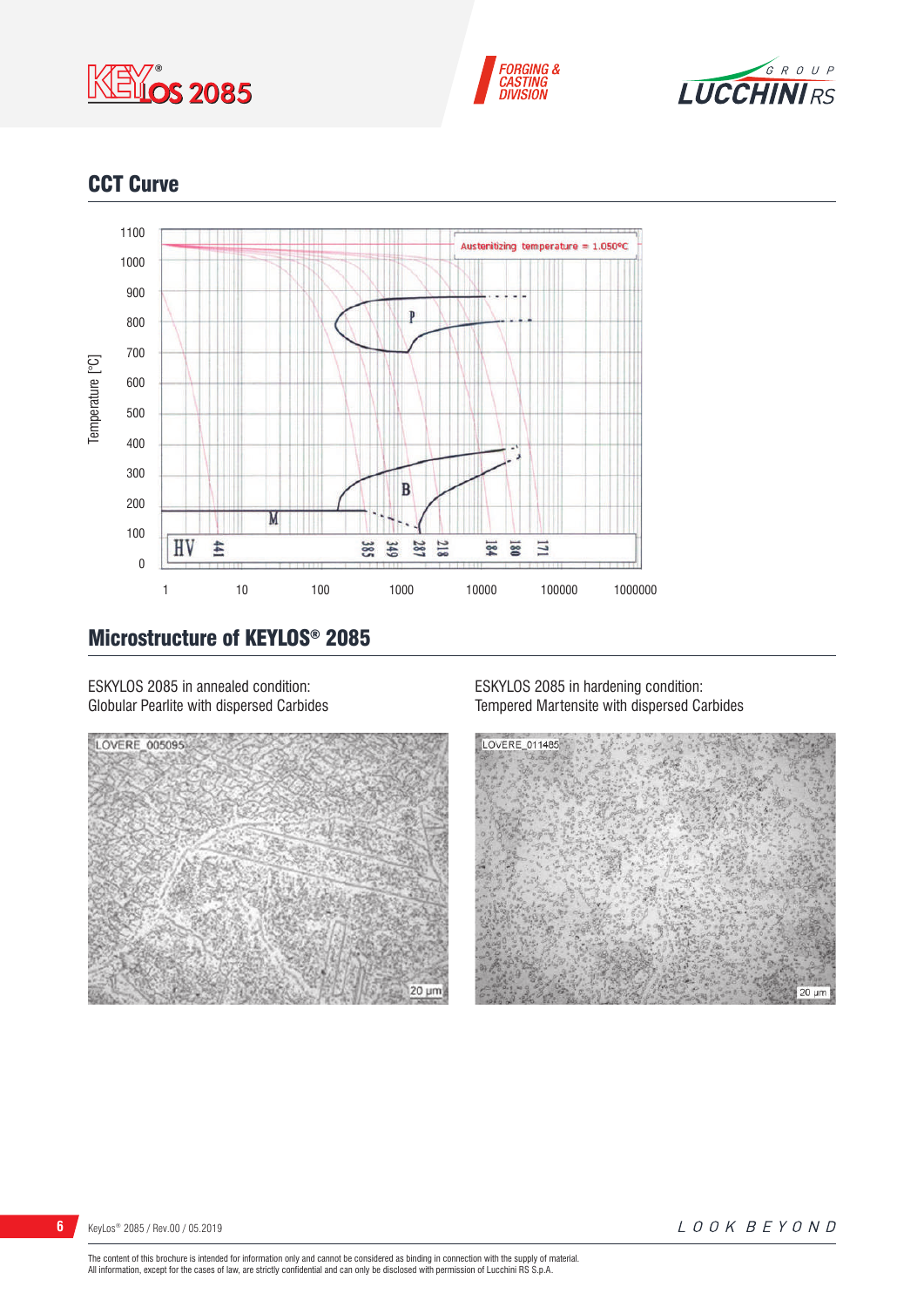





## Quick comparison guide among the different grades

The following table shows a quick comparison among the most important characteristics of the annealed and pre-hardened grades normally applied in corrosion resistant plastic moulding.

| <b>Lucchini RS Mould steel Family for plastics Industry</b>     |                                     |                  |                         |                         |                                |                  |                         |                         |
|-----------------------------------------------------------------|-------------------------------------|------------------|-------------------------|-------------------------|--------------------------------|------------------|-------------------------|-------------------------|
|                                                                 | <b>Annealed Corrosion Resistant</b> |                  |                         |                         | <b>Precipitation Hardening</b> |                  |                         |                         |
| Special features<br>and delivered                               |                                     | <b>KEYLOS</b>    |                         |                         | <b>ESKYLOS</b>                 | <b>ESKYLOS</b>   |                         |                         |
| conditions                                                      | 2083                                | 2084             | 2085                    | 2316                    | 2316S                          | 2083             | 4542                    | 2001                    |
| HB in surface<br>in Annealed<br>condition                       | < 220                               | < 220            | < 220                   | < 220                   | < 220                          | < 220            | < 355                   | 310<br>350              |
| HB in surface<br>Pre-hardened<br>or Hardened<br>after machining | 400<br>450                          | 400<br>450       | 400<br>450              | 400<br>450              | 400<br>450                     | 400<br>450       | 300<br>400              | 350<br>450              |
| Maximum<br>thickness [mm]                                       | 500                                 | 500              | 500                     | 500                     | 500                            | 500              | 500                     | 500                     |
| Hardness and<br><b>Wear Resistance</b>                          | 4                                   | 4                | 4                       | 4                       | 4                              | 4                | $\mathbf 2$             | 3                       |
| Degree of<br>Through Hardening<br>in the section                | 3                                   | $\overline{2}$   | $\overline{2}$          | $\overline{2}$          | $\overline{\mathbf{2}}$        | 3                | 4                       | $\overline{\mathbf{3}}$ |
| Toughness                                                       | $\mathbf 2$                         | 1                | $\mathbf{1}$            | $\overline{\mathbf{2}}$ | 1                              | $\bf 2$          | $\overline{2}$          | $\overline{2}$          |
| Machinability<br>after Annealing                                | $\mathbf 2$                         | 3                | $\overline{\mathbf{3}}$ | $\overline{2}$          | 3                              | $\boldsymbol{2}$ | $\mathbf 2$             | 3                       |
| Machinability<br>after Hardening                                | 1                                   | $\overline{2}$   | $\overline{2}$          | 1                       | $\overline{2}$                 | 1                | 1                       | 1                       |
| <b>Etch-Grainability</b>                                        | $\boldsymbol{2}$                    | $\mathbf{1}$     | $\mathbf{1}$            | $\mathbf{2}$            | 1                              | 4                | 4                       | 4                       |
| Polishability                                                   | $\overline{2}$                      | 1                | $\mathbf{1}$            | $\overline{2}$          | 1                              | 3                | 3                       | 3                       |
| Repair<br>by Welding                                            | $\mathbf{1}$                        | $\mathbf{0}$     | $\mathbf{0}$            | 1                       | $\bf{0}$                       | 1                | $\overline{\mathbf{2}}$ | 1                       |
| Thermal<br>Conductivity                                         | 1                                   | 1                | $\blacksquare$          | 1                       | 1                              | 1                | 1                       | 1                       |
| Corrosion<br>Resistance                                         | $\boldsymbol{2}$                    | $\boldsymbol{2}$ | $\overline{\mathbf{2}}$ | $\overline{\mathbf{2}}$ | $\overline{\mathbf{2}}$        | $\boldsymbol{2}$ | 1                       | $\pmb{0}$               |
|                                                                 |                                     |                  |                         |                         |                                |                  |                         |                         |

**4 Excellent** 3 Very Good 2 Good 1 Normal 0 Unsuitable

The information and the data presented here are typical or average values and are not a guarantee of maximum or minimum values.

Applications specifically suggested for materials described herein and in the quick comparison guide among the different grades are made solely for the purpose of illustration to enable the reader to make his own evaluation and are not intended as warranties, either express or implied, of fitness for these or other purposes.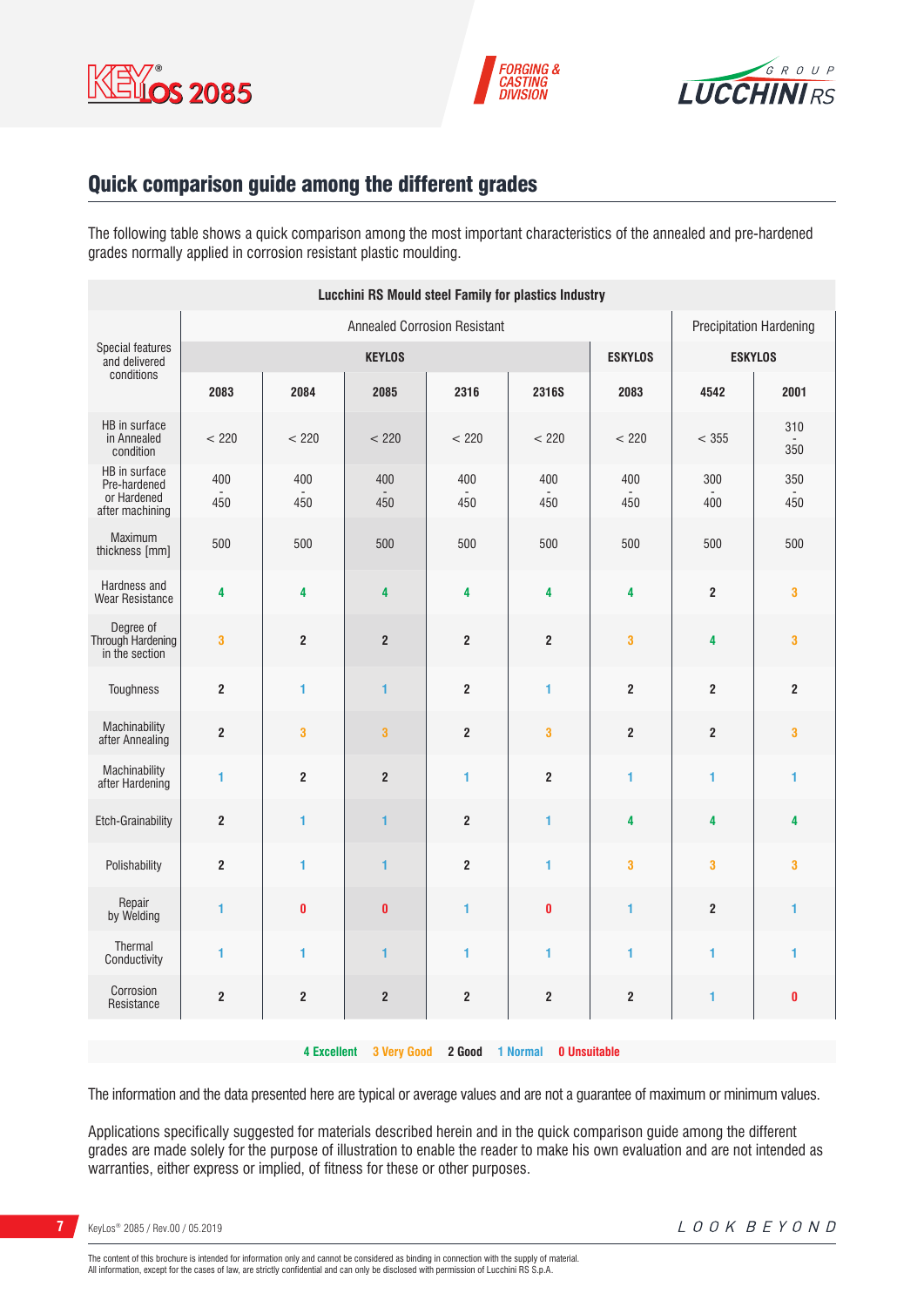





# Guidance for machining

The following parameters are indicative only and must be adapted to the particular application and to the machinery employed. The data refer to material in the annealed condition. Hardness 220 HB max.

### *Turning*

|                                      | Rough machining                         |            | Finish machining                        |                |
|--------------------------------------|-----------------------------------------|------------|-----------------------------------------|----------------|
| Type of insert                       | P <sub>20</sub> -P <sub>40</sub> coated | <b>HSS</b> | P <sub>10</sub> -P <sub>20</sub> coated | Cermet         |
| V <sub>c</sub> cutting speed [m/min] | $170 \div 220$                          | $(\star)$  | $200 \div 250$                          | $240 \div 300$ |
| a, cutting depth [mm]                | $1 \div 5$                              | (*)        |                                         | < 0.5          |

### *Milling*

|                                      |                    | Rough machining |                |
|--------------------------------------|--------------------|-----------------|----------------|
| Type of insert                       | P25-P35 not coated | P25-P35 coated  | <b>HSS</b>     |
| $V_c$ cutting speed [m/min]          | $140 \div 200$     | $180 \div 260$  | $(\star)$      |
| $fz$ feed [mm]                       | $0,15 \div 0,3$    | $0,15 \div 0,3$ | $(\star)$      |
| a <sub>r</sub> cutting depth [mm]    | $2 \div 4$         | $2 \div 4$      | $(\star)$      |
|                                      |                    |                 |                |
|                                      |                    | Pre-finishing   |                |
| Type of insert                       | P10-P20 not coated | P10-P20 coated  | <b>HSS</b>     |
| $V_c$ cutting speed [m/min]          | $160 \div 240$     | $240 \div 280$  | $(*)$          |
| $fz$ feed [mm]                       | $0,2 \div 0,3$     | $0,2 \div 0,3$  | $(\star)$      |
| a, cutting depth [mm]                | $1 \div 2$         | $1 \div 2$      | $(*)$          |
|                                      |                    |                 |                |
|                                      |                    | Finishing       |                |
| Type of insert                       | P10-P20 not coated | P10-P20 coated  | Cermet P15     |
| V <sub>c</sub> cutting speed [m/min] | $200 \div 260$     | $240 \div 300$  | $240 \div 330$ |

feed [mm]  $0.05 \div 0.2$   $0.05 \div 0.2$   $0.05 \div 0.2$   $0.05 \div 0.2$ 

ar cutting depth [mm] 0,5 ÷ 1 0,5 ÷ 1 0,3 ÷ 0,5

*(\*) not advisable*

**8** KeyLos® 2085 / Rev.00 / 05.2019

 $f$ , feed [mm]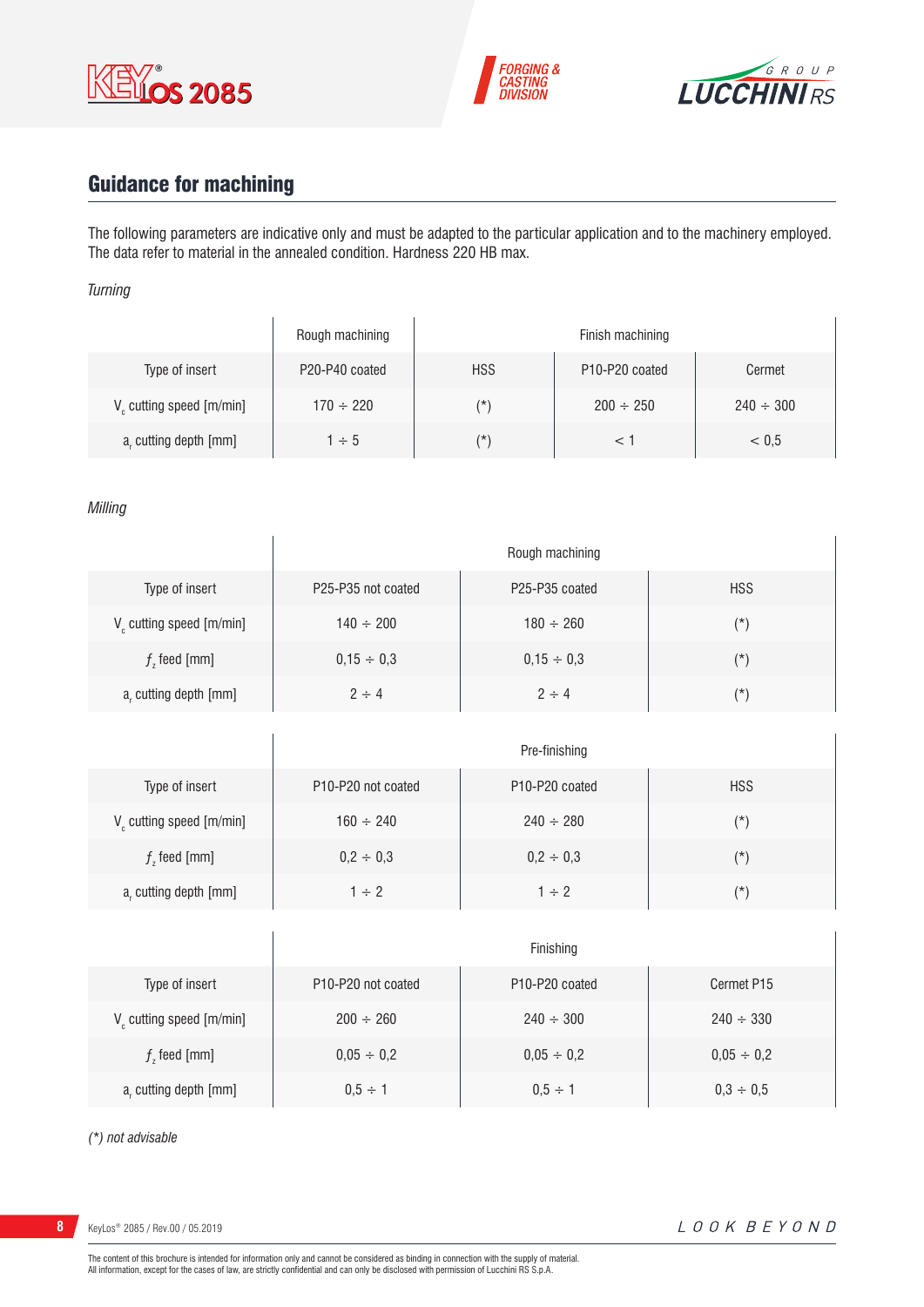





## *Drilling*

| Type of insert               | tip with interchangeable inserts | <b>HSS</b> | brazed tip       |
|------------------------------|----------------------------------|------------|------------------|
| V cutting speed [m/min]      | $190 \div 220$                   | $(\star)$  | $60 \div 80$     |
| $fz$ feed per turn [mm/turn] | $0.05 \div 0.15$                 | $(\star)$  | $0.15 \div 0.25$ |

### *(\*) not advisable*

### *General formulae*

| Type of machining             | Drilling                                                                                                          | Milling                                                                             |
|-------------------------------|-------------------------------------------------------------------------------------------------------------------|-------------------------------------------------------------------------------------|
| n: number of turns of mandrel | $V_r * 1000 / \pi * D_r$                                                                                          | $V_r * 1000 / \pi * D_r$                                                            |
| $Vf$ : feed speed [m/min]     | $V_{f} = f_{7}$ * n                                                                                               | $V_{f} = f_{i} * n * z_{n}$                                                         |
| $fz$ feed per turn [mm/turn]  | $\overline{\phantom{a}}$                                                                                          | $f_{n} = V_{f} / n$                                                                 |
| <b>Note</b>                   | D <sub>r</sub> : Milling cutter or tip diameter [mm]<br>V <sub>c</sub> : cutting speed [m/min]<br>$f$ ; feed [mm] | $f_{n}$ : feed per turn [mm/turn]<br>z <sub>n</sub> : No. of milling cutter inserts |

## Approximate equivalent values between hardness and ultimate tensile strength.

| HB         | 530   | 520   | 512   | 495   | 480   | 471   | 458   | 445   | 430   | 415   | 405   | 390   | 375   |
|------------|-------|-------|-------|-------|-------|-------|-------|-------|-------|-------|-------|-------|-------|
| <b>HRc</b> | 54    | 53    | 52    | 51,1  | 50,2  | 49,1  | 48,2  | 47    | 45,9  | 44,5  | 43,6  | 41,8  | 40,5  |
| <b>MPa</b> | 1.900 | 1.850 | 1.800 | 1.750 | 1.700 | 1.650 | 1.600 | 1.550 | 1.500 | 1.450 | 1.400 | 1.350 | 1.300 |
|            |       |       |       |       |       |       |       |       |       |       |       |       |       |
| HB         | 360   | 350   | 330   | 320   | 305   | 294   | 284   | 265   | 252   | 238   | 225   | 209   | 195   |
| <b>HRc</b> | 38,8  | 37,6  | 35,5  | 34,2  | 32,4  | 31    | 29    | 27    | --    | --    | --    | --    | --    |
| <b>MPa</b> | 1.250 | 1.200 | 1.150 | 1.100 | 1.050 | 1.000 | 950   | 900   | 850   | 800   | 750   | 700   | 650   |